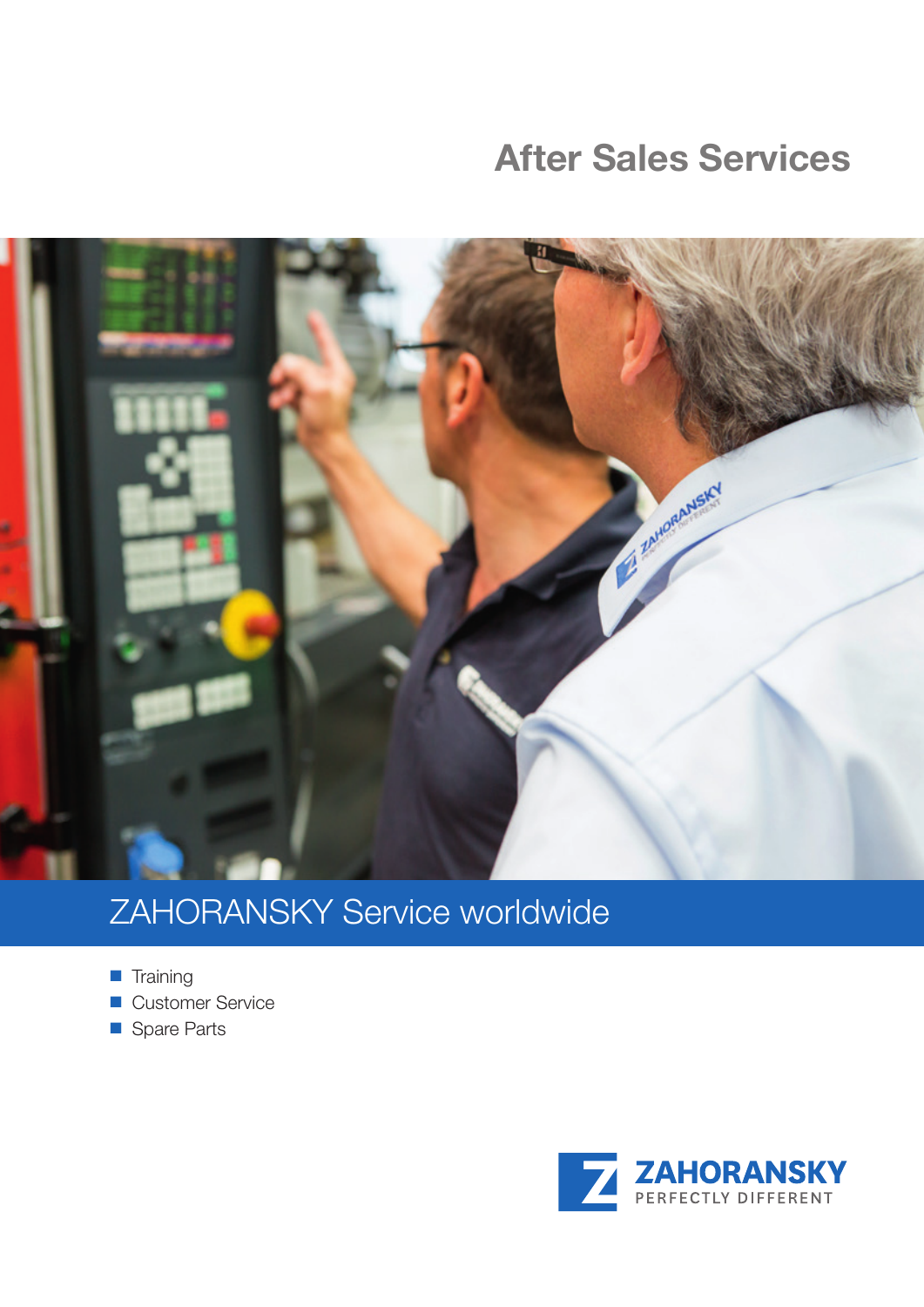



# **We are here for you**

### **Service worldwide** Partnership – Profitability – Sustainability

With the acquisition of a ZAHORANSKY product, you have decided for innovative, modular constructed technology and highest quality including long-lasting individual components – ideal conditions for a flexible, long-term and economic operation of your production line.

ZAHORANSKY Service accompanies you through the whole service life of your machine with individually configurable services - starting with the

commissioning of the machine we are available with words and deeds in order to achieve one single target: The increasing of the machine's availability and the productivity of your units!

You can profit, too, from the extensive knowledge of ZAHORANSKY specialists with their many years of experience. Like many others, make use of all the possibilities of a modern range of services in ZAHORANSKY quality!

# **Training** Instruction – Knowledge – Prominence

Operating a production line with economic success is dependent on a clearly structured company organisation and the capabilites of the operationally active persons. Regular checking of the quality of the product, planning and managing spare parts availability are as essential as arranging and performing preventive maintenance and repair activities. All of these are operational issues that have influenced the design of ZAHORANSKY machines, in order to reduce to a minimal downtime.

Our training programme puts you and your operating personnel in the position of using all the

advantages of the ZAHORANSKY technology with minimum operating expenses, and without undergoing the cost intensive experience of a machine stoppage. All courses are generally very practical and, if desired, introduce you to all technical and operative possibilities of the ZAHORANSKY technology.

Request our current training schedule.

Together with you, we will gladly develop a training plan targeted on your individual requirements.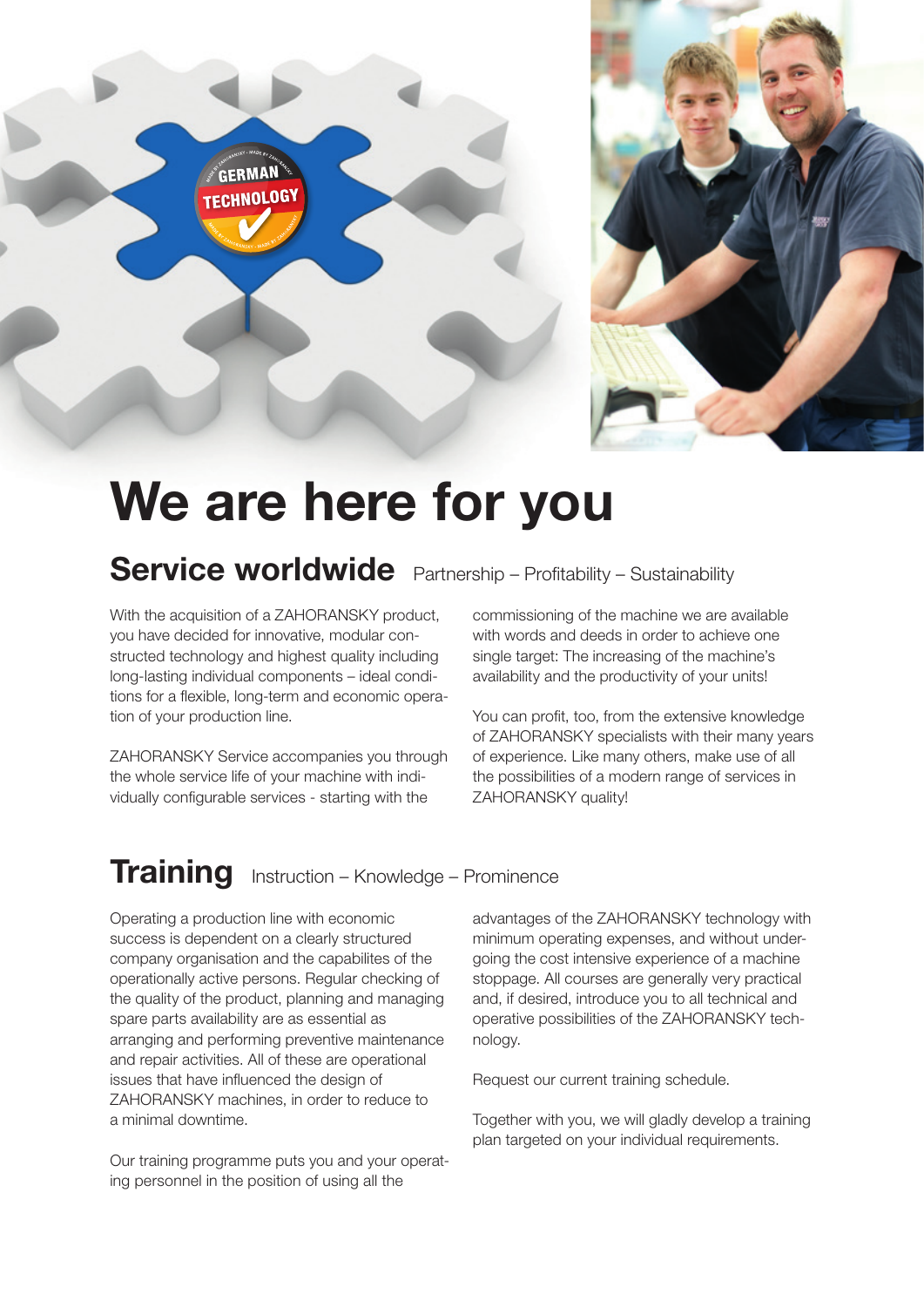

### Customer Service Competent - Attentive - Problem-Solving

We are there for you after the transfer of the machine. Our worldwide, centrally organised customer service based out of our headquarters, gives you competent and fast answers to your questions. In the event of a machine problem, systematic and mutual fault analysis is at the forefront. By using modern computer resources all the mechanical and electrical details of your machine are only a mouse-click away. Just give us the

machine number and description of the problem and our technical specialists with their many years of experience are quickly in a position to provide you with a solution.

It goes without saying that we use modern telecontrol engineering.

#### **Spare Parts** Original – Tested – Available

There are good reasons why you have decided for the high quality of a ZAHORANSKY machine. With original ZAHORANSKY spare parts you are ensuring that the associated precision, machine availability, efficiency and product quality is sustainable.

All original ZAHORANSKY spare parts conform with the initial equipment using identical material and characteristics. Every spare part shows the more than one hundred years experience of the ZAHORANSKY AG. Fixed article numbers lasered on each spare part and a clearly organised stock maintenance in our central warehouse ensure for a fast supply – popular wear and tear parts and

common spare parts leave our central depot within 24 hours. Modern logistics solutions, if desired also using EXPRESS service – ensure fast delivery worldwide. Your advantages:

- $\blacksquare$  Maximized service life minimizing of downtime
- $\blacksquare$  10-year availability guarantee for new machines
- Competent spare parts advice
- Spare parts also for older machine series